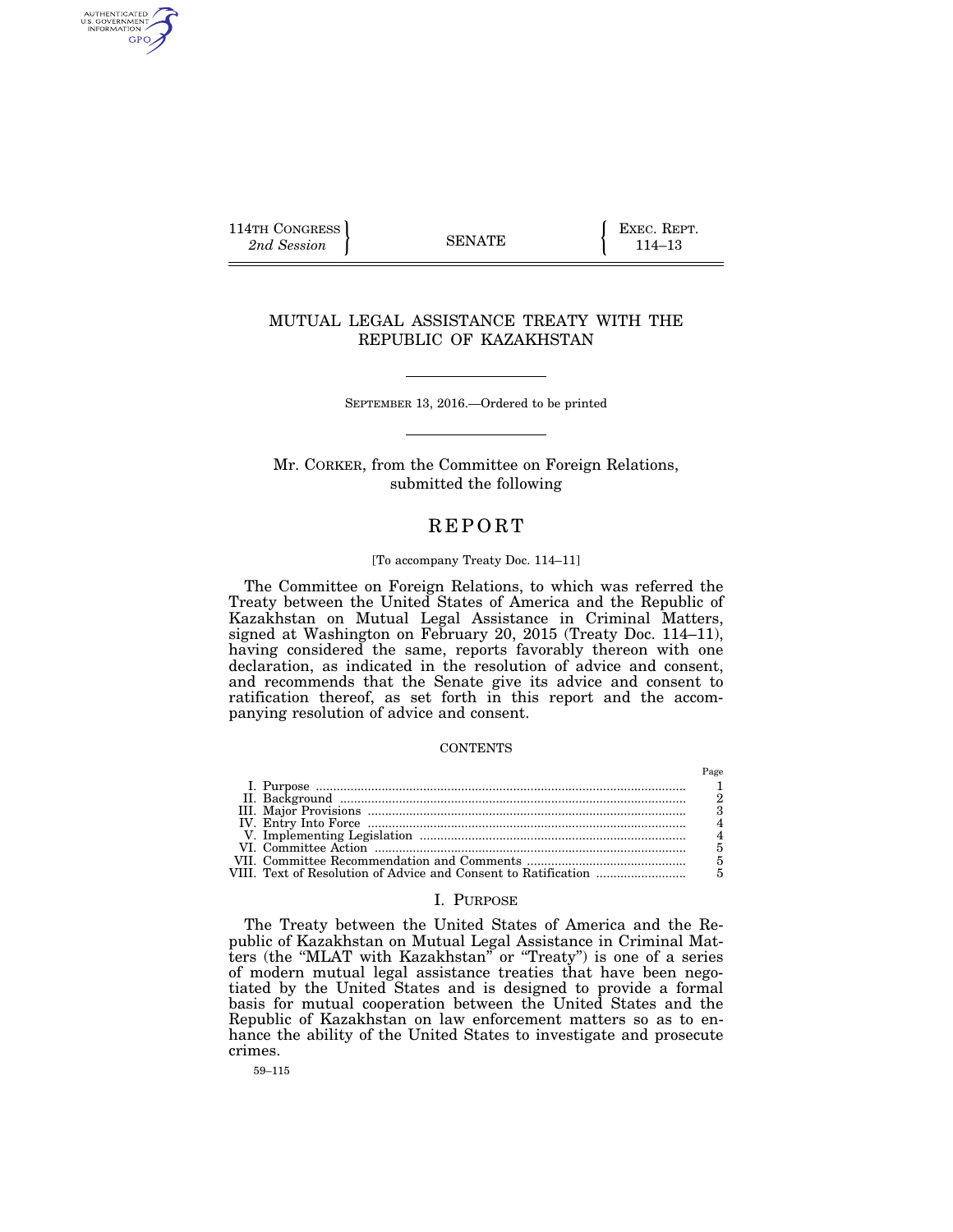## II. BACKGROUND

In order for the United States to successfully prosecute criminal activity that is transnational in scope, it is often necessary to obtain evidence or testimony from a witness in another country. While U.S. federal courts may issue subpoenas to U.S. nationals overseas, they lack the authority to subpoena foreign nationals found in other countries or the authority to subpoena evidence in a foreign country. In addition, effectuating service of a subpoena to U.S. persons abroad may prove difficult.

In the absence of an applicable international agreement, the customary method for obtaining evidence or testimony in another country is via a ''letter rogatory,'' which tends to be an unreliable and time-consuming process. The term ''letter rogatory'' is generally used to refer to a formal communication in writing that is sent by a court in which an action is pending to a court in a foreign country, requesting that certain evidence or the testimony of a person within the latter's jurisdiction be formally obtained for use in the requesting court's pending action. The State Department advises that the letter-rogatory process can often take a year or more and, unless undertaken pursuant to an international agreement, compliance is a matter of judicial discretion. Furthermore, the scope of foreign judicial assistance might also be limited by domestic information-sharing laws, such as bank and business secrecy laws, or be confined to evidence relating to pending cases rather than preliminary, administrative, or grand jury investigations conducted prior to the filing of formal charges. Execution of letters rogatory is usually carried out under the judicial norms of the responding country. However, responding country norms may be insufficiently compatible with U.S. law such that the resulting evidence is rendered inadmissible in a U.S. court. Mutual Legal Assistance Treaties ("MLATs") are designed to overcome these and similar problems.

MLATs are international agreements that establish a formal, streamlined process by which governments may gather information and evidence in other countries for use in criminal investigations and prosecutions. The U.S. is currently a party to several dozen MLATs. While the specific provisions of MLATs vary, they generally obligate treaty partners to take steps on behalf of a requesting treaty partner when certain conditions are met. MLATs typically contain provisions concerning the sharing of collected information between parties, the location and identification of persons and potential witnesses within the parties' territories, the taking of depositions and witness testimony, and the serving of subpoenas duces tecum on behalf of a requesting treaty party.<sup>1</sup> Such provisions provide for the easier acquisition of evidence and testimony than via letters rogatory and do so in a manner designed to be compatible with the admissibility requirements of the requesting State's courts. MLATs also typically contain provisions concerning the allocation of costs between parties, the form and content of requests for legal assistance, the designation of national law enforcement agencies or officials responsible for treaty administration, and

<sup>&</sup>lt;sup>1</sup>A subpoena *duces tecum* is a specific form of subpoena, also called a "subpoena for the production of evidence." It is a subpoena issued by a court ordering the parties named to appear and to produce tangible evidence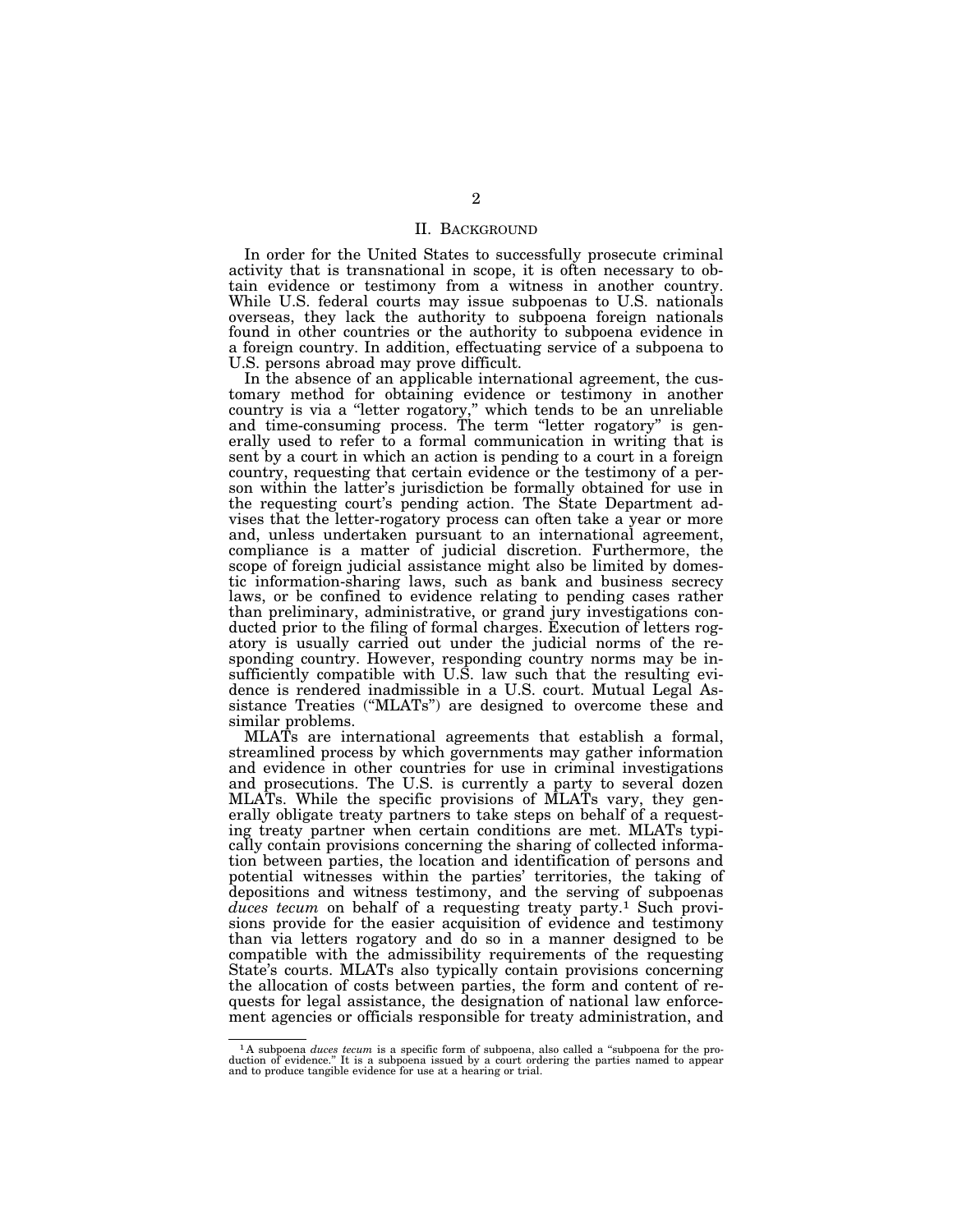the grounds for which a treaty party may refuse to provide legal assistance. Increasingly, MLATs have been used as a tool to combat terrorism.

The Kazakhstan MLAT is the first such treaty between the United States and the Republic of Kazakhstan. In the absence of this Treaty, there is no obligation to provide assistance to the United States and thus this Treaty would substantially enhance the ability of the United States to investigate and prosecute crimes for which such assistance is necessary. A detailed paragraph-byparagraph analysis of this treaty may be found in the Letter of Submittal from the Secretary of State to the President on this instrument, which is reprinted in full in Treaty Document 114-11. What follows is a brief summary of some key provisions.

#### III. MAJOR PROVISIONS

As with most MLATs, the MLAT with the Republic of Kazakhstan generally obligates the parties to assist each other in criminal investigations, prosecutions, and related law enforcement proceedings, as well as civil or administrative proceedings such as forfeiture proceedings that may be related to criminal matters. Article 1(3) provides a non-exhaustive list of assistance to be rendered by each Party, which includes the taking of evidence, such as testimony, documents, records and items or things, on a requesting party's behalf by way of judicial process; conducting searches and seizures; effecting service of judicial documents; sharing certain obtained information or evidence with a requesting State; freezing and forfeiting assets or property; permitting the transfer of persons in custody to the requesting party for testimony or other assistance; and other agreed-upon forms of assistance not prohibited by the laws of the Requested State.

Article 1(4) provides that, with the exception of where it is specifically required by the laws of the Requested State, ''dual criminality'' is not a prerequisite for assistance under the Treaty.

Article 3 sets forth a list of circumstances under which a requested State may deny legal assistance to the requesting State. Some of the grounds listed are commonly found in MLATs to which the United States is a party, such as the ground in Article  $3(1)(b)$ permitting the denial of a request when it would prejudice the requested State's sovereignty, security, public order, or other essential interest. In accordance with Article 3(3), a request for assistance under the MLAT with the Republic of Kazakhstan may be refused when it relates to an offense punishable by a deprivation of liberty for less than one year or does not give rise to a significant material loss compared to the resources deemed required to provide the assistance. Before denying assistance under the provisions of Article 3, the Requested Party is obligated to consult with the Requesting Party to consider whether assistance can be given subject to such conditions as the Requested Party may deem necessary.

Article 4 prescribes the form and contents of requests under the Treaty. Article 5 generally obligates both Parties' competent authorities to promptly execute requests; and to promptly inform the competent authority of the requesting state of the outcome of the execution of a request. The requested State is under no obligation to provide translations of responsive materials, however. Article 6, which addresses the allocation of costs associated with providing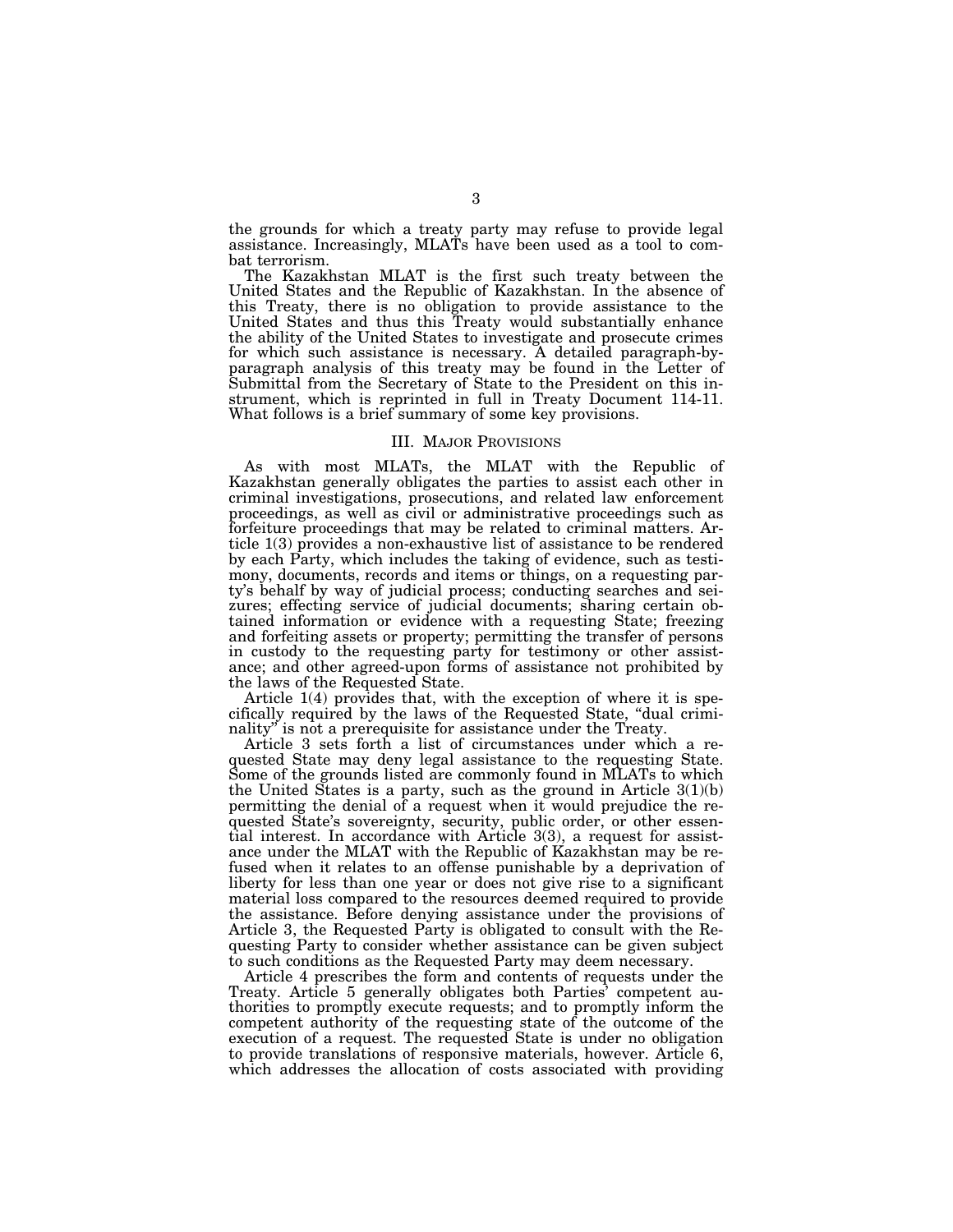assistance, provides that the requested State must pay all costs relating to the execution of a request, unless it is a case where extraordinary expenses arise. This allocation of costs is common in MLATs to which the United States is a party.

Article 7 sets forth limitations on the usage or disclosure of information acquired pursuant to MLAT requests. The Central Authority of the requested State may ask that the requesting party refrain from using or disclosing information or evidence acquired under the MLAT for purposes other than the proceedings stated in the request; if such a request is made, compliance with the request is mandatory. However, nothing in Article 7 precludes, to the extent required under the constitution of the requesting party, the disclosure or use of information or evidence in a criminal proceeding.

Articles 8–16 set forth in detail the procedures to be employed in the case of specific types of requests for legal assistance. In Article 10, a person appearing in the requesting State shall not be subject to service of process or detention or any other form of deprivation of liberty for conduct that preceded entry into the territory. Such a person may not be obliged to provide assistance on any unrelated matter. Unless the Central Authority chooses to extend it, this guarantee of safe conduct only lasts seven days after the person is informed his presence is no longer required and he has not departed the territory despite his physical ability to do so, or if he departs the territory and later voluntarily returns.

Article 11 provides that, in the case of a transfer of someone in custody, the receiving party has the authority and obligation to keep the transferred person in custody, unless permitted by the sending party to do otherwise. Further, it must return the person back to the custody of the sending party as soon as circumstances permit, unless otherwise agreed between the parties. Article 14 makes provision for maintaining a chain of custody for seized evidence, certification of relevant officials obviating the need for further authentication to provide for admissibility in evidence in the courts of the requesting party.

Article 16 requires the requested State to assist the requesting State with measures to freeze or cause the forfeiture of assets that constitute or are derived from proceeds of a crime, whether directly or indirectly; are instrumentalities or intended to be used in the commission of a crime; or is equivalent in value to such property. The requirement to provide assistance arises with respect to both criminal conviction-based forfeitures and non-criminal forfeitures and other restraints of assets premised on underlying criminal conduct.

### IV. ENTRY INTO FORCE

In accordance with Article 20, this Treaty shall enter into force upon the exchange of instruments of ratification between the United States and the Republic of Kazakhstan.

#### V. IMPLEMENTING LEGISLATION

This treaty, which is self-executing, will be implemented by the United States in conjunction with applicable federal statutes, in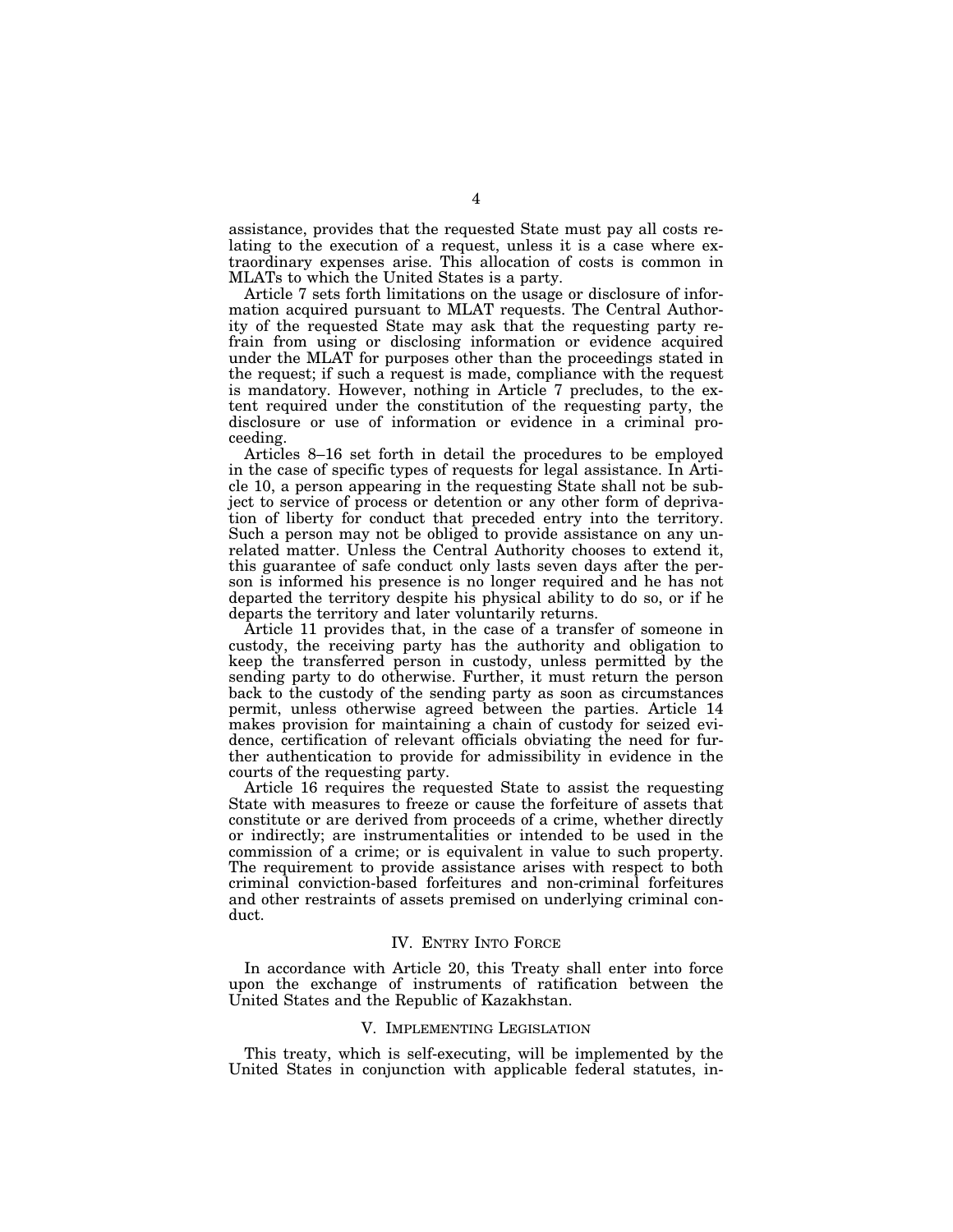cluding 18 U.S.C. Sec. 1782. No additional legislation is needed for the United States to fulfill its obligations under this Treaty.

### VI. COMMITTEE ACTION

The committee reviewed the Treaty at a briefing on May 23, 2016, at which representatives of the Departments of State and Justice were present. On June 23, 2016, the committee considered this treaty and ordered it favorably reported by voice vote, with a quorum present and without objection.

### VII. COMMITTEE RECOMMENDATION AND COMMENTS

The Committee on Foreign Relations believes that the MLAT with the Republic of Kazakhstan, which would enhance law enforcement cooperation between the United States and Kazakhstan, would further U.S. efforts in fighting terrorism and transnational crime. Accordingly, the committee urges the Senate to act promptly to give advice and consent to ratification of this Treaty, as set forth in this report and the accompanying resolution of advice and consent.

The committee has included in its resolution of advice and consent one declaration, which is discussed below.

#### *Declaration*

The committee has included a proposed declaration in the resolution of advice and consent, which states that the MLAT with the Republic of Kazakhstan is self-executing. This declaration is consistent with statements made in the Letter of Submittal from the Secretary of State to the President on this instrument<sup>2</sup> and with the historical practice of the committee in approving mutual legal assistance treaties.3 The Senate has rarely included statements regarding the self-executing nature of treaties in resolutions of advice and consent, but in light of the recent Supreme Court decision, *Medellin* v. *Texas,* 128 S.Ct. 1346 (2008), the committee has determined that a clear statement in the resolution is warranted. A further discussion of the committee's views on this matter can be found in Section VIII of Executive Report 110–12.

### VIII. RESOLUTION OF ADVICE AND CONSENT TO RATIFICATION

*Resolved (two-thirds of the Senators present concurring therein),*  **SECTION 1. SENATE ADVICE AND CONSENT SUBJECT TO A DECLARA-TION** 

The Senate advises and consents to the ratification of the Treaty between the United States of America and the Republic of Kazakhstan on Mutual Legal Assistance in Criminal Matters, signed at Washington on February 20, 2015 (Treaty Doc. 114–11), subject to the declaration of section 2.

<sup>2</sup>Treaty Doc. 114–11 at p. V (stating that ''The [MLAT with Kazakhstan] is self-executing and

will not require further implementing legislation.").<br>
<sup>3</sup> The committee has consistently expressed the view that mutual legal assistance treaties are<br>
self-executing. See, e.g., Exec. Rept. 107–15 at p. 6 (stating that "[